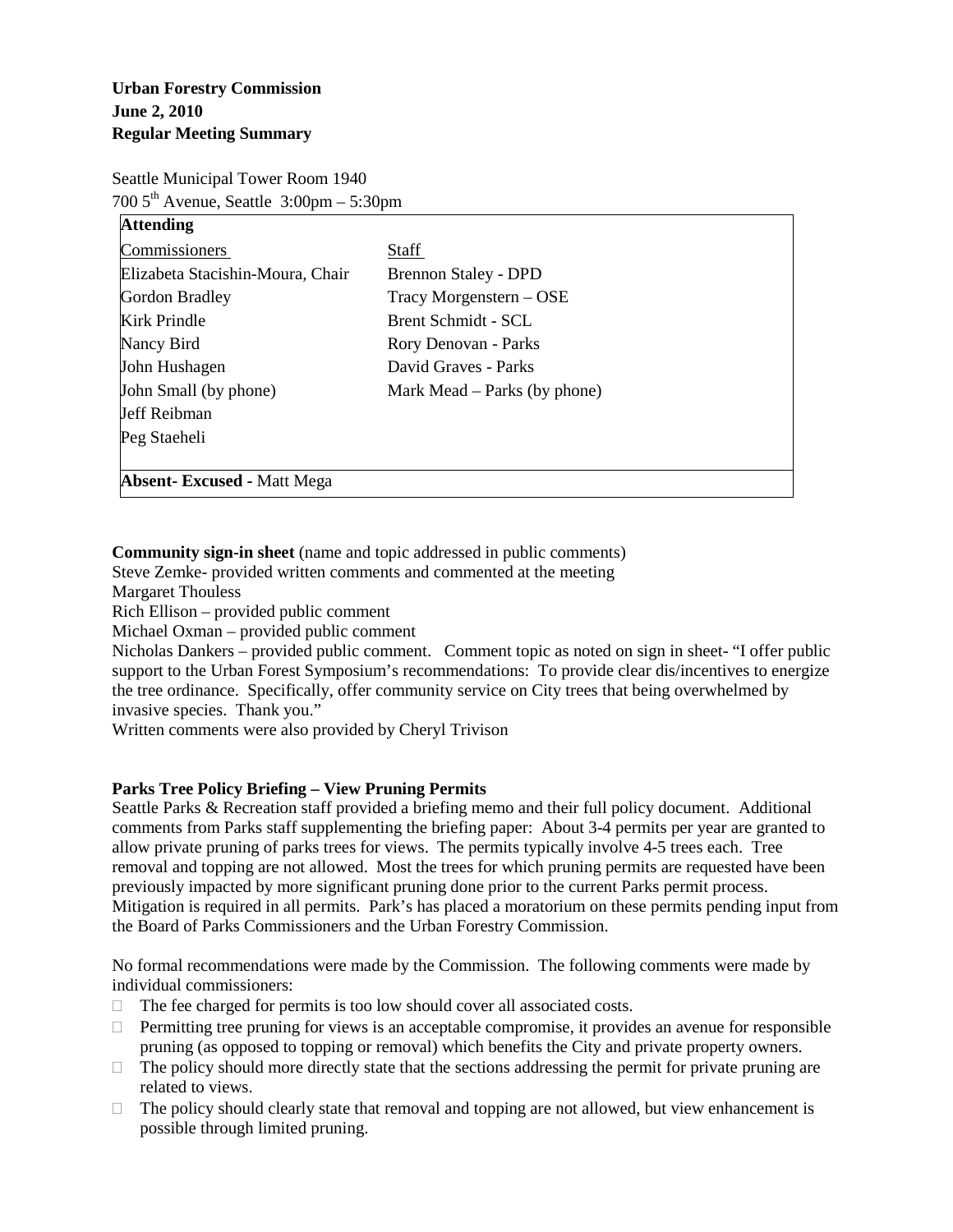- $\Box$  Pruning for views shouldn't be allowed. But it is a reality and it's impact on the canopy is not significant given the low number of cases per year.
- $\Box$  The benefits of the required vegetation plan intended to mitigate for the canopy impact could be years away while the canopy loss is immediate. Therefore, the mitigation should be greater than the loss, and it should account for the loss in ecological function as well as the time it takes to restore that function through mitigation.
- $\Box$  There should be clear, objective standards established for how the mitigation is determined so that it is commensurate with the loss of ecological function.
- $\Box$  The public benefit of the mitigation should be greater than the loss and should be expanded to include removal of invasive species.
- $\Box$  Require that mitigation plan be done by a qualified professional.
- $\Box$  Views are important but trees grow and views may be lost people will get used to that. It is not necessary to provide a means of approving pruning of trees for views. This permitting process is not preventing illegal activity anyway.
- $\Box$  Having no mechanism for controlled view pruning encourages illegal cutting.
- $\Box$  This policy is good because it provides some opportunity for Parks to capitalize for public benefit. Eg. removal of invasives etc.
- $\Box$  Policy does not cause significant destruction of habitat given the number of permits processed in a year. Important to provide a legal means of pruning for views since it will occur anyway.

#### **Low-Rise Code Proposal**

Comments were given on the letter drafted by the Management Committee responding to CM O'Brien's questions on the low-rise code proposal. The Commission recessed to allow Kirk and Jeff to make revisions to the draft. Adoption of the revised version was moved and approved.

#### **Committee Reports**

Community Committee- Nancy reported that Tracy would be providing an overview of OSE's existing and planned outreach and incentive programs.

Ecosystems Committee- Kirk reminded the Commission that the Ecosystems committee was established as a forum for public involvement and that they will next meet June  $16<sup>th</sup>$  at 5:00 and that in July there will be the additional every other month wildlife/tree interactions meeting at 4:00.

The focus of the Ecosystems Committee is on structural review of the code, a guiding principles document, and review of coordination issues.

Management Committee – Jeff reported that an ad hoc committee to the Management Committee is meeting only to do research and report back to the Management Committee. They are looking at background information including Resolution 31138 to understand Council's expectations.

Elizabeta reminded the Commission that while the committee meetings are standing meetings, if there are no topics for the agenda, they can be canceled.

#### **Commission Workplan**

Elizabeta noted that a workplan is needed to help guide the commission's work. The Commission needs to be able to review issues as they arise and to explore means of capturing the community's knowledge and expertise. So far the Commission has been reacting to issues such as reviewing code changes but can take a more creative approach to help meet the Commission's and the City's goals. Responding to department requests to review policies and legislation forces the Commission to accept the status quo rather thinking more broadly.

Elizabeta suggested that a facilitator could help the Commission develop a 2-3 year plan. It was noted that a lot of background information that should inform the workplan was presented at the January retreat and that information/work should be folded into the work plan process.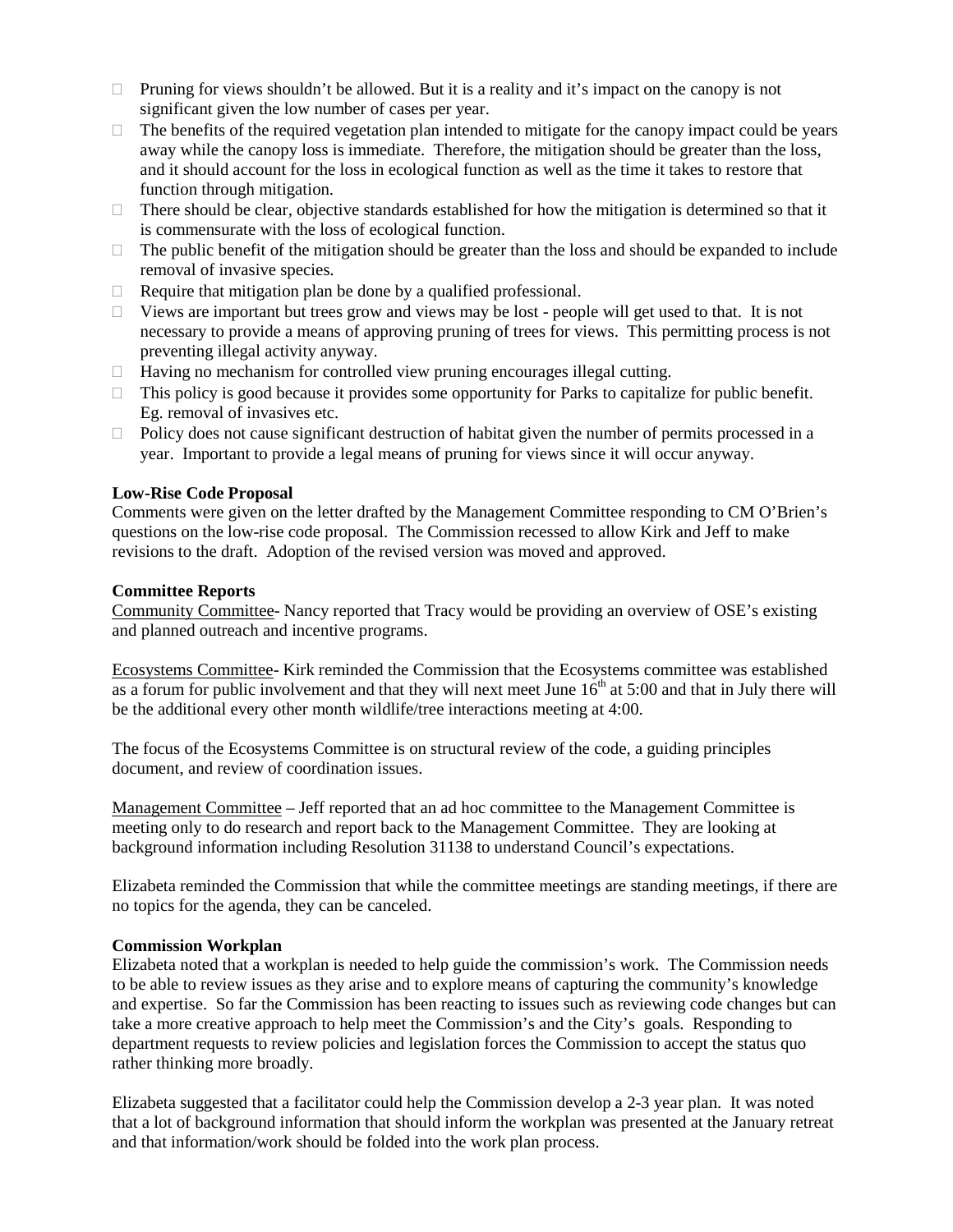#### **New Business**

Elizabeta noted that this is a good time to raise flags on issues related to budget to Council and asked Commissioners to send her ideas of priorities and potential revenue sources to support urban forest work. Suggestions during the meeting included:

Mitigation fund Budget for enforcement of interim regulations

There was some discussion of the need for additional funding to support code enforcement of tree protection requirements. Brennon summarized the code enforcement process and noted that the system is complaint based and the City receives 10-12 complaints per year and all are followed up on.

Kirk noted that the staff time is available but there is no follow through and suggested that DPD simply had a different priority and that Council should prioritize staff time for roving inspectors.

#### **Approval of May 5, 2010 Minutes**

Kirk proposed amendments to the May minutes. Commissioners strongly disagreed with Kirk's interpretation that the commissioners' intentions were exclude the public when they created the tree code ad hoc committee. Several members complained of demanding personal schedules and the need for more flexibility in scheduling meetings. It was also explained that these ad hoc meetings were necessary for doing research and to allow the commission to move efficiently through their workplan. Finally, after 20 minutes of discussion, John H. proposed an amendment - that amendment passed, and the minutes were approved.

The meeting adjourned at 5:45 p.m.

| <b>APPROVED:</b>                 |  |
|----------------------------------|--|
| Elizabeta Stacishin-Moura, Chair |  |
| <b>Urban Forestry Commission</b> |  |

APPROVED: \_\_\_\_\_\_\_\_\_\_\_\_\_\_\_\_\_\_\_\_\_\_\_\_\_\_\_\_\_\_\_\_\_\_\_\_\_\_\_ DATE\_\_\_\_\_\_\_\_\_\_\_\_\_\_\_\_\_\_\_\_\_\_\_\_

Attached: Written Comments Received from Community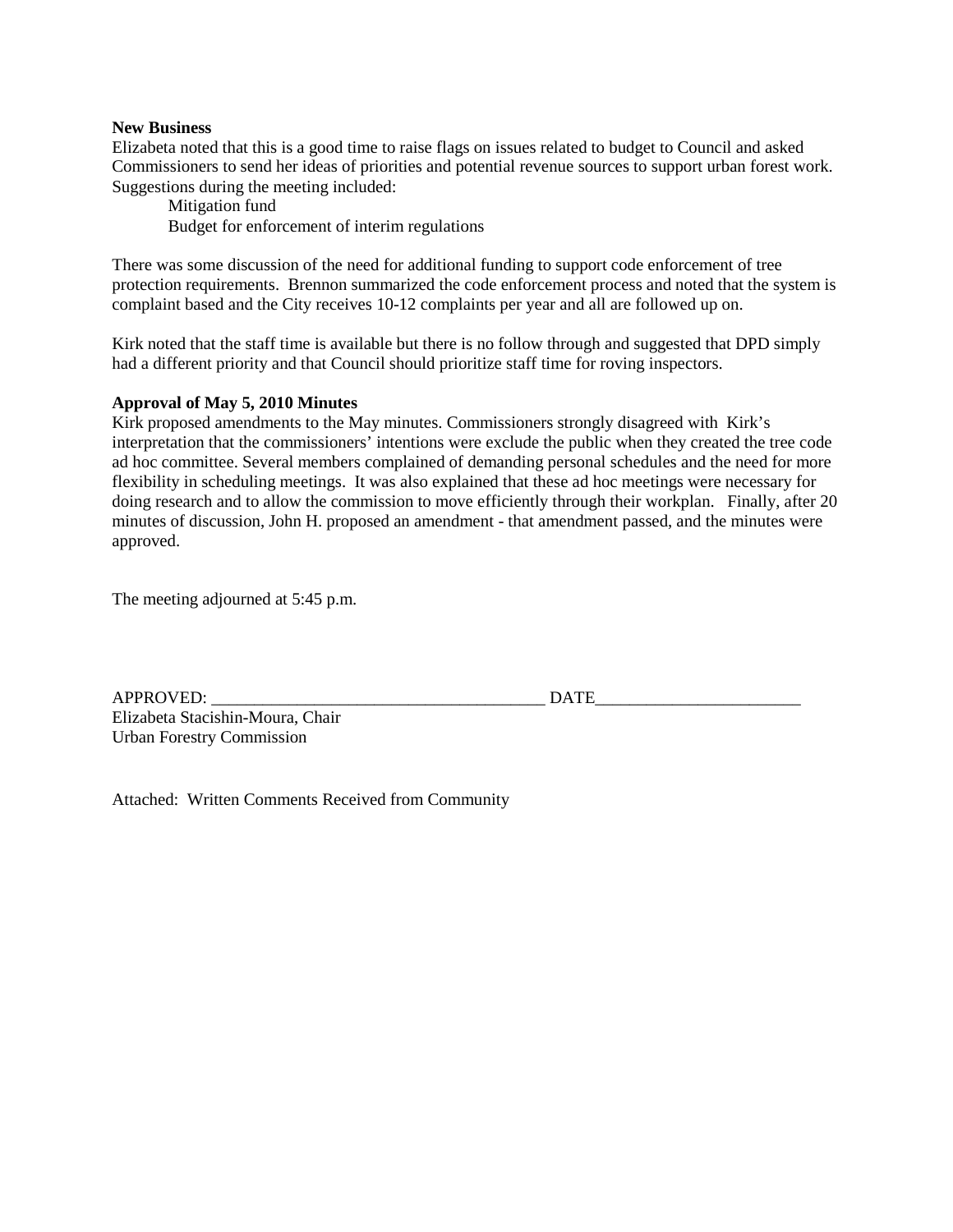### **Written Comments Received from the Community**

**From:** Cheryl Trivison [mailto:ctrivison@richhaagassoc.com] **Sent:** Wednesday, June 02, 2010 1:07 PM **To:** Morgenstern, Tracy; kirkprindle@comcast.net; 'Matt Mega' **Cc:** Raup, Ethan; 'James & Diane Snell' **Subject:** Department of Parks and Recreation Tree Management Policy

## *Tracy, please forward this email to Commissioners. Thank you, Cheryl*

Seattle Urban Forest Commissioners:

It is a good move to put a moratorium on permits that allow homeowners to cut public trees. It is also a good move for the Urban Forestry Commission to review Department of Parks and Recreation's Tree Management Policy.

However, just because we have historically allowed property owners adjacent to parks to use parks as 'property- private-to-them', half-measures to rectify the bad-policy are not necessarily the best ways to proceed. Over time, DPR has been neglectful and turned a blind eye to park encroachment and tree/plant abuse. **Trees and plants growing on public lands are public property, for public benefit; private pruning, taking out trees, topping or drop-crotching trees, digging plants for personal use, all of these and other private tree manipulation activities in parks for whatever reason should be considered vandalism.**

If according to David, house assessment value is tied to unencumbered views through public properties, then assessors need to update this policy and work to give more value to the view of 'parks/trees canopy', the 'verdant landscape'. Health is also an issue and should be investigated—air quality, temperatures, etc. Trees grow and we want trees in parks [particularly] to grow to maturity.

Park/tree/plant stewardship is critical in times of economic constraints. Private view enhancement is not stewardship. Removal of hazardous trees in parks should be the responsibility of DPR.

I sent an email to Mark Mead asking if DPR Policy #060-P5.6.1 is the one and only tree related policy. I'm concerned that this policy is reactive rather than proactive. Let's start afresh with a new Purpose Statement that would read: **"to nurture, preserve, enhance and maintain the urban forest within parks for ecological, environmental, aesthetic value, and health related public benefits.**

Cheryl Trivison Seattle Urban Forest Stakeholder June 2, 2010 -----------------------------------------------------------------------------------------------------------------------------

**From:** Steve Zemke [mailto:stevezemke@msn.com] **Sent:** Wednesday, June 02, 2010 12:06 PM **To:** Morgenstern, Tracy **Subject:** public comment Seattle Urban Forestry Commission June 2, 2010

Comments to Seattle Urban Forestry Commission on June 2, 2010 Steve Zemke - Chair of Save the Trees Seattle

We strongly agree with the preparation of a workplan to facilitate and focus the efforts of the Seattle